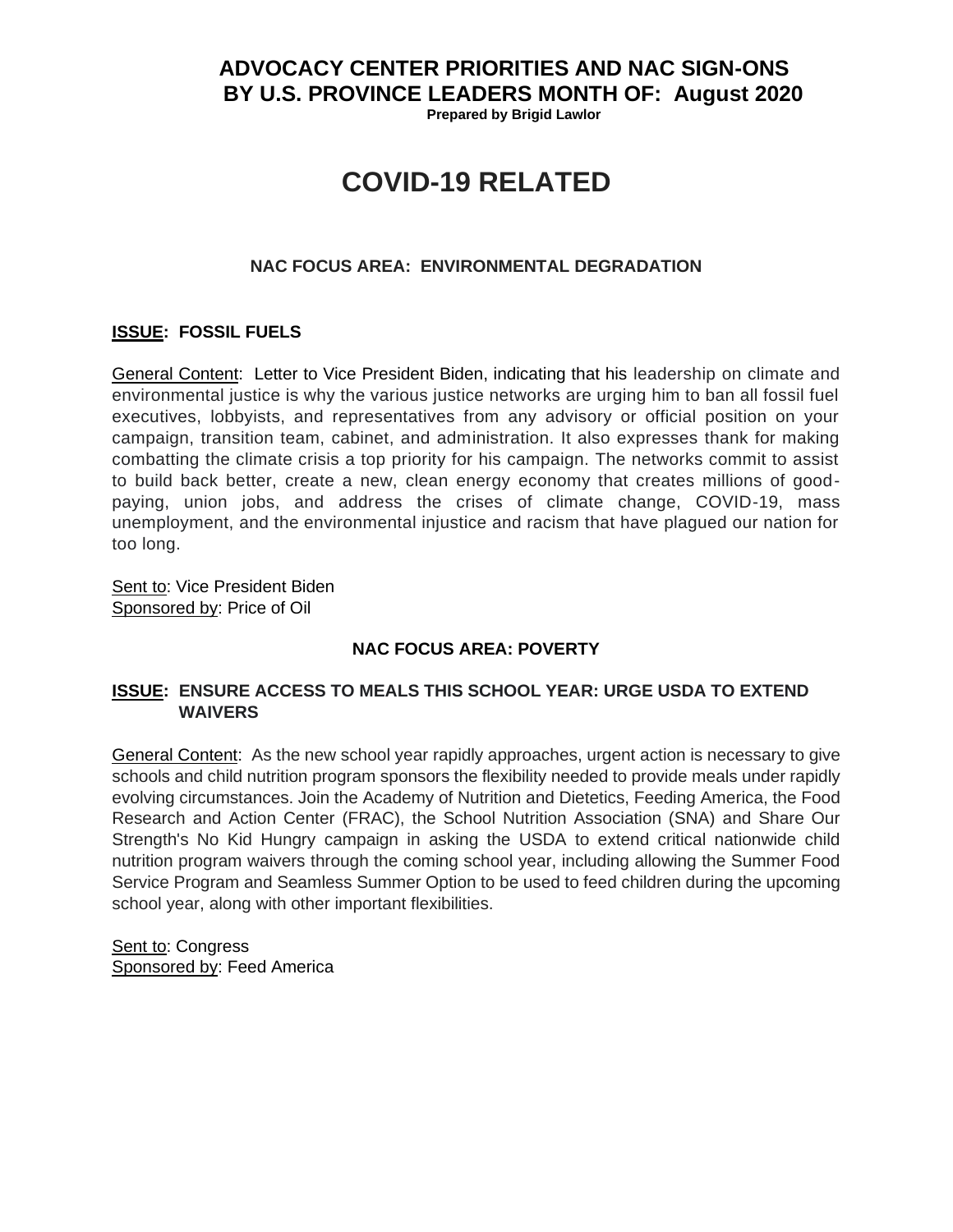## **ISSUE: Extend Pandemic-EBT (P-EBT)**

General Content: Senator Gillibrand is currently working on a bill to extend and make improvements to the Pandemic Electronic Benefit Transfer (P-EBT) program. The bill provides an opportunity to highlight your support of the P-EBT provisions in the HEROES Act as well as some additional ways to ensure access and make program operations easier this school year. She plans to introduce it as a bipartisan bill.

P-EBT provides an important opportunity to offer nutritional resources to families who have lost access to free or reduced-price school meals due to COVID-19 school closures. Eligible families receive the value of the free school breakfast and lunch on a new or existing EBT card for the days that schools are closed. All 50 states, the District of Columbia, and the U.S. Virgin Islands have been approved to operate P-EBT, so now is the time to build on the success of P-EBT from this past spring as we head into a new school year.

Sent to: Members of the Senate Sponsored by: Food Research & Action Center

:

### **ISSUE: CORONAVIRUS ASSISTANCE FOR AMERICAN FAMILIES (CAAF) ACT", ECONOMIC SUPPORT IN OUR COVID RESPONSE (STATE SPECIFIC)**

General Content: The next federal package must include a second round of direct cash payments and must be as inclusive as possible to provide acute assistance to families. 55,000 U.S. citizens in Pennsylvania, Ohio and Texas who did not receive stimulus payments in the CARES Act. The ACT makes immigrant families with a U.S. citizen parent are made eligible for funding in the next COVID-19 package. It also ensures that all U.S. citizen children, including those whose parents file taxes using an Individual Taxpayer Identification Number (ITIN), are eligible for stimulus payments. Inclusion would be consistent with the Child Tax Credit provisions in the Tax Cuts and Jobs Act and would ensure that all U.S. citizen children receive desperately needed support to maintain stability and good health.

Sent to: Senator Toomey, PA; Senator Portman, OH; Senator Cornyn, TX Sponsored by: Friends Committee on National Legislation

## **NAC FOCUS AREA: US POLICIES THAT AFFECT OUR GOOD SHEPHERD MISSION IN OTHER COUNTRIES**

## **ISSUE: GARCIA AMENDMENT RE: GLOBAL PANDEMIC EFFECTS ON HEALTH AND ECONOMY**

General Content: Letter of support to Nancy Pelosi for her endorsement of the Garcia amendment which "Directs the U.S. to support the IMF's issuance of 2 trillion special drawing rights [SDRs] and to support debt relief to help countries around the globe recover economically from COVID-19," demonstrates congressional leadership on the international stage at a time when it is urgently needed to address the twin global public health crisis and global economic crisis brought on by the coronavirus pandemic..

Sent to: House Majority Leader, Nancy Pelosi Sponsored by: Maryknoll Office for Global Concerns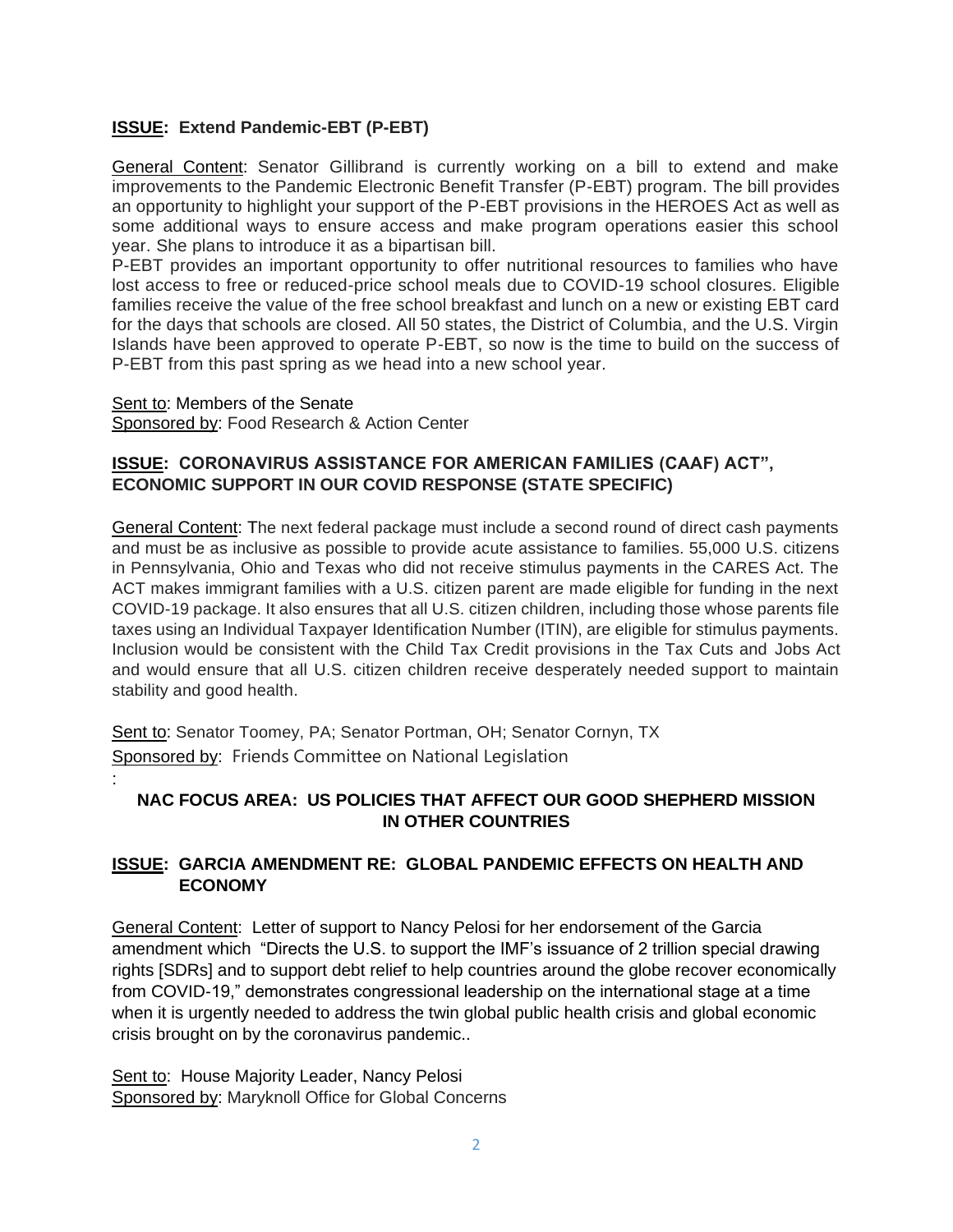## **ISSUE: SOUTH SUDANESE TPS HOLDERS**

General Content: Safe return to South Sudan is impossible at this time, as war and one of the world's most devastating humanitarian crises continues. Famine, COVID-19 are all part of the crises. In addition to extending TPS for l8 months and protecting the 84 current South Sudanese TPS holders, the Department of Homeland Security must re-designate and extend protection to people who are more recently arrived.

Sent to: Acting Secretary Chad Wolf, Department of Homeland Security Sponsored by: Catholic Legal Immigration Network

### **ISSUE: FINANCIAL RELIEF TO AFRICAN COUNTRIES DUE TO COVID-19**

General Content: Letter urging the Treasury Department to address to support the issuance of Special Drawing Rights at the International Monetary Fund (IMF) and debt cancelation for countries struggling to respond to the COVID-19 pandemic. Although African countries have recorded fewer cases than the US, they face unique challenges given their minimal resources, inadequate health systems and medical personnel, and acute shortages of basic essential services like reliable water and electricity. Massive and crowded informal settlements, internally displaced peoples, and people in refugee camps remain vulnerable to the coronavirus.

Without financial support from the US and the international community, COVID-19 can easily overwhelm these countries.

Sent to: Steven Mnuchin, Secretary, United States Department of Treasury Sponsored by: The Advocacy Network for Africa Covid-19

### **NAC FOCUS AREA: VIOLENCE**

**ISSUE:** Support for Peacemaking Activities in many Countries by the UK

General Content: Letter addressed to the UK's FM Raab on ODA Cuts and to show our appreciation for the invaluable leadership that the United Kingdom plays in supporting healthy, just, and safe societies around the world and request that they continue their leadership on these issues. Of note has been COVID-19 which has been a challenge to working on peace related issues within violent societies.

Sent to: The Rt Hon Dominic Raab, Secretary of State for Foreign and Commonwealth Affairs, Foreign and Commonwealth Office, U.K. Sponsored by: Alliance for Peacebuilding

### **OTHER INDIRECTLY RELATED AREAS**

### **ISSUE: EXTENDING EXTEND THE STATUTORY DEADLINES FOR CENSUS ACTIVITIES**

General Content: Letter to Senate Leaders to extend the statutory deadlines because: (1) COVID-19 forced delays in door-to-door Census follow-up, one of the many dislocations caused by the pandemic; and (2) failure to extend count activities will lead to a serious undercount of many of the people most harshly affected by COVID and its consequences: people of color, immigrants, low-income people, and children. Failing to count these groups accurately will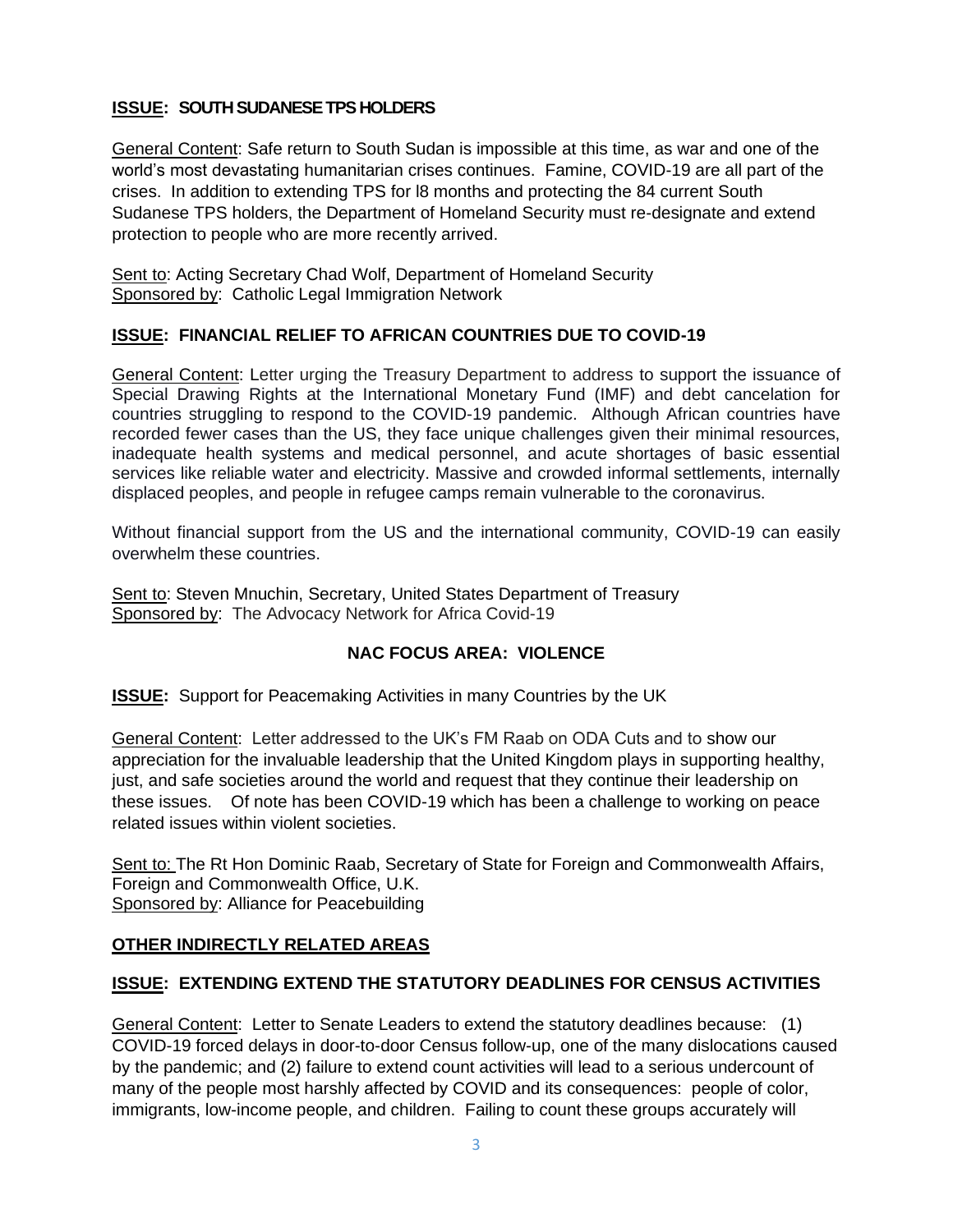result in underfunding of education, health, and many other programs they need for the next decade.

Sent to: Senators Mitch McConnell, Majority Leader and Chuck Schumer Minority Leader Sponsored by: The Census Project

## **ISSUE: STATEMENT IN RESPONSE TO THE DEATH OF JAMES HILL AT THE HANDS OF ICE AND ICA**.

General Content: On August 8, 2020 James Hill, a 72-year-old man who died of COVID-19 after contracting the disease while detained at the Farmville, VA detention center, operated by the private prison company Immigration Centers of America (ICA). Despite being high-risk of death from COVID-19 due to his age, James Hill had been detained at ICA-Farmville between April and July of this year, as the global pandemic spread like wildfire in ICE facilities across the country. He was supposed to return home to Canada on July 9th, but fell ill and was hospitalized days before his flight. On Wednesday night, he lost his fight against COVID and became the 17th person to die in ICE custody this fiscal year.

Sent to: Public Statement Sponsored by: Disciples Home Missions

## **ISSUE: CORONAVIRUS LANGUAGE ACCESS ACT**

General Content: his bill will address the exclusion of people who are limited English proficient (LEP), over 25 million people in the United States, from the COVID-19 response. Due to the inadequate response effort, LEP individuals have received inadequate care and are not receiving important public health information about the pandemic. If passed, it would both require federal agencies to translate consumer-facing documents into at least 19 languages while providing resources to states, localities and communities to provide inlanguage services on the ground.

Sent to: Members of Congress

Sponsored by: Asian & Pacific Islander American Health Forum

## **ISSUE: PANDEMIC RESPONSE TO PROTECT AND INCREASE RESILIENCE IN THE FOOD AND FARM SYSTEM**

General Content: Food, farming, and seafood system workers; historically underserved, tribal, and beginning family farmers and ranchers; and rural and immigrant communities of color have been especially vulnerable during the unprecedented coronavirus pandemic and largely excluded from previous and newly proposed relief packages. As Congress negotiates the next COVID-19 stimulus package, we, allies in the food, farming, and seafood systems, demand they include measures that ensure just and equitable our communities

### Sent to: Members of Congress

Sponsored by: Alianza Nacional De Campesinas, Inc.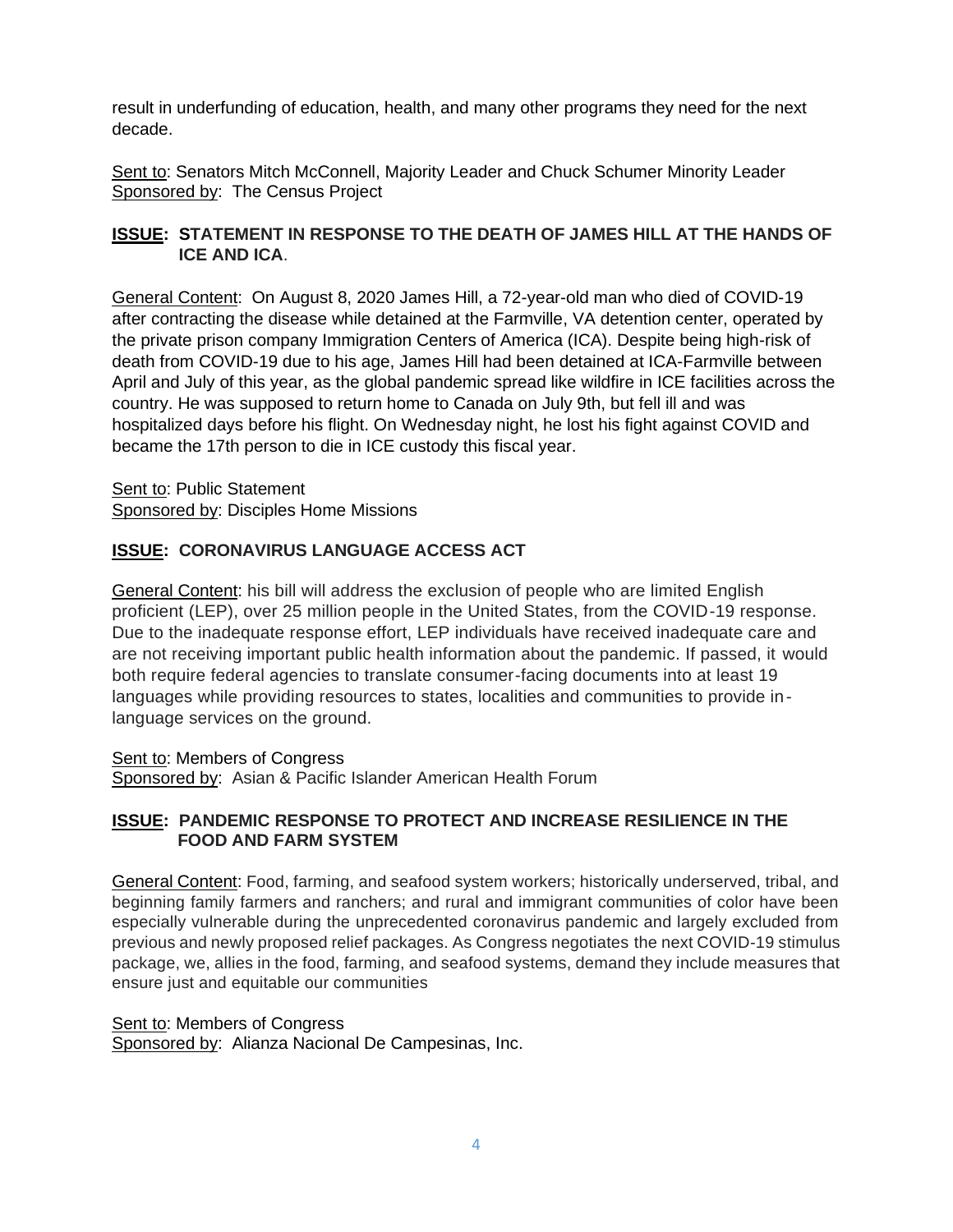## **ISSUE: RELIABLE MAIL SERVICE**

General Content: In the midst of a pandemic, the American people have never been more dependent on reliable mail service for essential needs, even survival, than they are right now. The letter calls on Postmaster General Louis DeJoy to immediately resign or for the Board of Governors to dismiss him from his position – and replace him with an experienced official who is committed to keeping mail delivery reliable. Yet Mr. DeJoy not only has taken several steps that are disrupting mail service to American families and businesses, but he has also failed to eliminate disqualifying ethical conflicts.

Sent to: Board of Governors United States Postal Service Sponsored by: American Progress

## **ISSUE: SUPPORT FOR UNITED STATES POSTAL SERVICE**

General Content: Letter urging emergency funding and support for the USPS at this critical time of pandemic. The House had a successful vote to pass the Delivering for America Act on Saturday, August 22, 2020 and both chambers are investigating USPS changes and problems. Now is the time to weigh in to support the Postal Service—a model of service to the common good, a critical delivery system for GOTV efforts and a lifeline for vulnerable people in COVID 19.

Sent to: Public Media Sponsored by: Faith in Public Life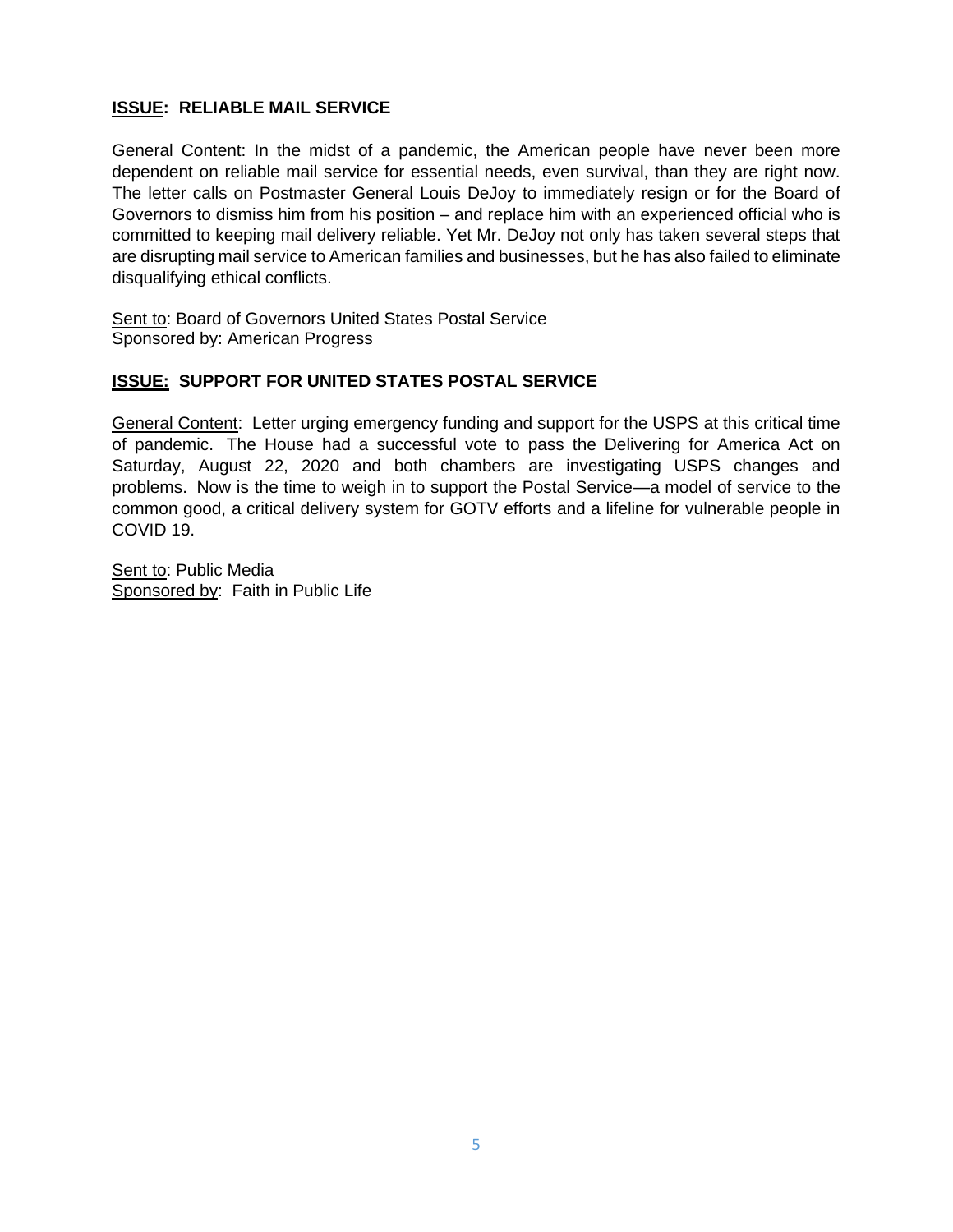## **NON-COVID-19 RELATED**

## **NAC FOCUS AREA: IMMIGRATION**

### **ISSUE: TRANSFORMATION OF AMERICA'S IMMIGRATION SYSTEM**

General Content: By centering human dignity, family unity, community well-being and American prosperity, the 2021 Action Plan to rebuild our nation's immigration system envisions a new approach to migration and border governance that will live up to our core American values and power the economic recovery of our nation. The 2021 Action Plan is a set of concrete, actionable, and fully articulated proposals addressing every stage of immigration policy and processing for a new administration.

Sent to: Press Sponsored by: Church World Service

## **NAC FOCUS AREA: POVERTY**

### **ISSUE: HOMES FOR ALL**

General Content: Last year, Rep. Ilhan Omar introduced the Homes for All Act—which would dramatically expand the public housing stock in the United States and guarantee housing as a human right. The federal government has not made a large-scale investment in affordable housing since the New Deal. The construction of new public housing has been banned since the 1990s – forcing millions onto waitlists for both public housing and voucher programs.

The Homes for All Act transforms the nation's public housing system by investing a total of \$1 trillion into the affordable housing market, with the goal of creating 12 million new units over 10 years. Fully realized, this proposal will guarantee safe, accessible, sustainable, and permanentlyaffordable homes for all, create a true public option and affirm housing as a basic human right for every American.

Sent to: Members of the House Sponsored by: National Center for Healthy Housing

### **NAC FOCUS AREA: RACISM**

### **ISSUE: EQUAL PAY**

General Content: Vigorous enforcement of equal pay laws is critical to ensuring that women and people of color are paid fairly for the work that they perform. There is need for a review. The letter calls for a panel to be establish. It includes key recommendations for the selection of panelists and stakeholders to be consulted, and issues for the panel to consider in evaluating the data.

Sent to: The National Academies of Sciences, Engineering, and Medicine Committee on National Statistics Sponsored by: National Women's Law Center